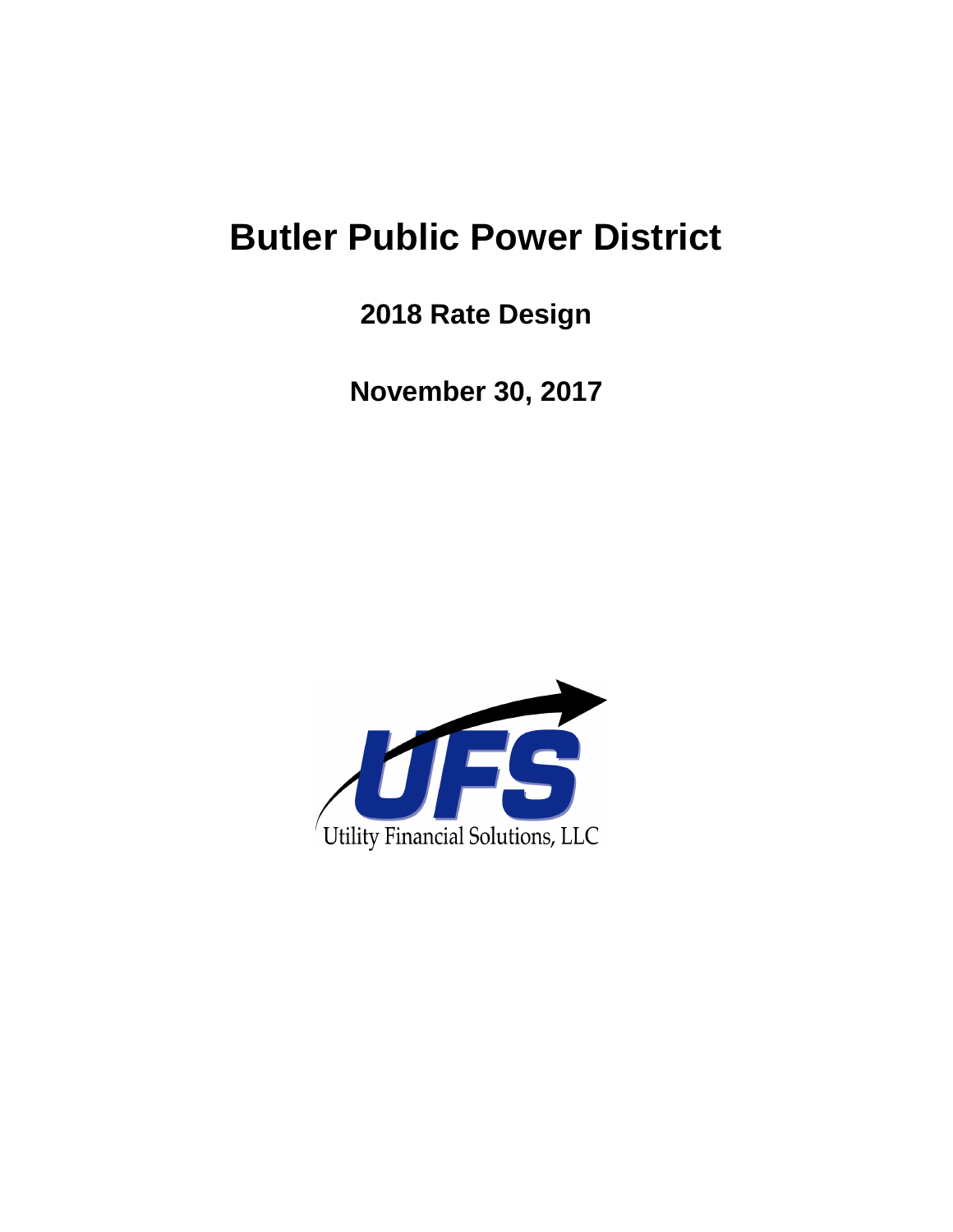|      |                                       |                                                                                             |     | Current         |    | Proposed      | \$ Change<br><b>Proposed Revenue</b> | % Change<br><b>Proposed Revenue</b> |
|------|---------------------------------------|---------------------------------------------------------------------------------------------|-----|-----------------|----|---------------|--------------------------------------|-------------------------------------|
| Page | New Names found in 2014 Rate          |                                                                                             |     | Calculated      |    | Calculated    | to                                   | to                                  |
| No.  | <b>Schedules</b>                      | <b>ICustomer Class</b>                                                                      |     | <b>Revenues</b> |    | Revenue       | <b>Current Revenue</b>               | <b>Current Revenue</b>              |
|      | Rate 01 - Single Phase                | Schedule A - Single Phase - Monthly Service (11,13,21,23,24,31,33,51,53,81,82)              | \$. | 5,601,691 \$    |    | 5,562,878 \$  | (38, 813)                            | $-0.7%$                             |
| 2    | Rate 03 - Three Phase                 | Schedule B - Three Phase - Monthly Service (14,54,84)                                       |     | 380,606         |    | 381,807       | 1,201                                | 0.3%                                |
| 3    | Rate 08 - Grain Single Phase          | Schedule C - Single Phase - Seasonal Service (27)                                           |     | 194,399         |    | 198,142       | 3,743                                | 1.9%                                |
|      | Rate 09 - Grain Three Phase           | Schedule D - Three Phase - Seasonal Service (28,29)                                         |     | 138,662         |    | 139,667       | 1,005                                | 0.7%                                |
| 5    | Rate 05 - Three Phase with Irrigation | Schedule E - Three Phase Monthly Service (with Irrigation) (15)                             |     | 7,954           |    | 8.103         | 149                                  | 1.9%                                |
| 6    | Rate 42 - No Control                  | Schedule I-1 Irrigation - No Control (42)                                                   |     | 345,306         |    | 340,202       | (5, 104)                             | $-1.5%$                             |
|      | Rate 43 - 1 Day Control               | Schedule I-1 Irrigation = 1 Day per week $(43)$                                             |     | 260,598         |    | 257,390       | (3,208)                              | $-1.2%$                             |
| 8    | Rate 44 - 2 Day Control               | Schedule I-1 Irrigation - 2 Days per week (44)                                              |     | 461,393         |    | 456,254       | (5, 139)                             | $-1.1%$                             |
| 9    | Rate 45 - Daily Control               | Schedule I-1 Irrigation - Daily - 12 hours (45)                                             |     | 1,184,726       |    | 1,193,818     | 9,092                                | 0.8%                                |
| 10   | Rate 46 - 3 Day Control               | Schedule I-1 Irrigation - 3 Days per week (46)                                              |     | 553,355         |    | 547.401       | (5,953)                              | $-1.1%$                             |
| 11   | Rate 40 & 41 Wheels Only              | Schedule I-2 and I-3 - Wheels Only - Irrigation (40 & 41)                                   |     | 138,599         |    | 137,580       | (1,019)                              | $-0.7%$                             |
| 12   | Rate 47 & 48 Reuse Pump               | Rate Schedule I-4 & I-5 - Reuse Pumps (47 & 48)                                             |     | 6.791           |    | 6.833         | 42                                   | 0.6%                                |
| 13   | Rate 06 - Com/Ind Single/Three Phase  | Rate Schedule LP-1 - Large Power - Comm. & Ind. (59 & 68)                                   |     | 1,047,887       |    | 1,050,767     | 2,880                                | 0.3%                                |
|      |                                       | <b>Total of Rural Schedules</b>                                                             | \$  | 10,321,969 \$   |    | 10,280,843 \$ | (41, 126)                            | $-0.4%$                             |
| 14   | Rate 02 - Village Single Phase        | Village - Single Phase - Monthly (24V, 31V, 33V, 51V, 53V, 82V)                             |     | 1,972,908 \$    |    | 2,010,491 \$  | 37,582                               | 1.9%                                |
| 15   | Rate 04 - Village Three Phase         | Village - Three Phase - Monthly (54V,84V)                                                   |     | 296,227         |    | 301,746       | 5,519                                | 1.9%                                |
| 16   |                                       | Rate 07 - Village Three Phase Commercial Village - Commercial - Three Phase w/demand (62VD) |     | 185,587         |    | 189,114       | 3,527                                | 1.9%                                |
| 17   | <b>All Security Lights</b>            | <b>All Security Lights</b>                                                                  |     |                 |    |               |                                      | 0.0%                                |
| 18   | Rate 10 - Single/Three Standby        | Standby (91 & 92)                                                                           |     | 115,368         |    | 115,824       | 456                                  | 0.4%                                |
|      |                                       | <b>Total of Village Schedules</b>                                                           |     | 2,570,090 \$    |    | 2.617.174 \$  | 47.084                               | 1.8%                                |
|      |                                       | Total                                                                                       | Т.  | 12,892,059      | 55 | 12,898,017    | 5,958<br>- 56                        | 0.0%                                |
|      |                                       |                                                                                             |     |                 |    |               |                                      |                                     |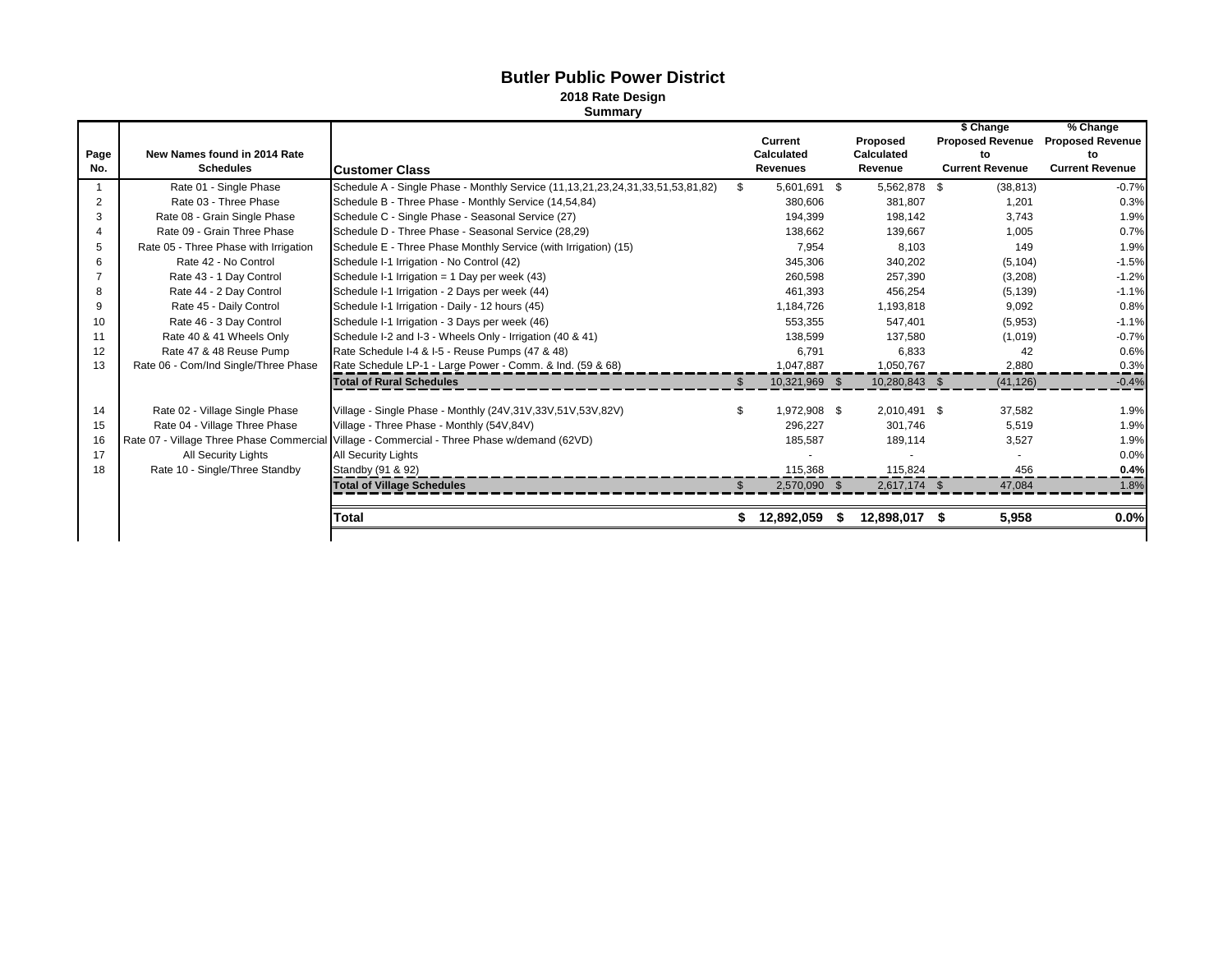Rate 01 - Single Phase

|                                     | <b>Monthly</b> |     | <b>First kWh's</b> |                | <b>Next</b> | <b>First 5000</b>  |     | All               |
|-------------------------------------|----------------|-----|--------------------|----------------|-------------|--------------------|-----|-------------------|
| <b>Current Rate</b>                 | Charge         |     | 600                |                | 1400        | <b>Summer Only</b> |     | <b>Additional</b> |
| <b>Winter Rate</b>                  | \$<br>24.50    | \$. | 0.0960             | \$             | 0.0960      | \$                 | \$. | 0.0665            |
| Summer                              | \$<br>24.50    | S   |                    | \$             |             | \$<br>0.1070       | \$  | 0.0695            |
|                                     | <b>Monthly</b> |     | <b>First kWh's</b> |                | <b>Next</b> | <b>First 5000</b>  |     | All               |
| <b>Proposed Rate</b>                | Charge         |     | 600                |                | 1400        | <b>Summer Only</b> |     | <b>Additional</b> |
| <b>Winter Rate</b>                  | \$<br>25.50    | \$  | 0.0935             | $\mathfrak{S}$ | 0.0935      | \$                 |     | 0.0665            |
| Summer                              | \$<br>25.50    | \$  |                    | \$             |             | \$<br>0.1070       | \$  | 0.0695            |
| <b>Water Heater Credit</b>          | \$1.50         |     |                    |                |             |                    |     |                   |
| <b>Estimated Change in Revenues</b> |                |     |                    |                |             |                    |     |                   |
| <b>Current Revenues</b>             |                | \$  | 5,601,691          |                |             |                    |     |                   |
| <b>Proposed Revenues</b>            |                |     | 5,562,878          |                |             |                    |     |                   |
| Percentage Change                   |                |     | $-0.7%$            |                |             |                    |     |                   |

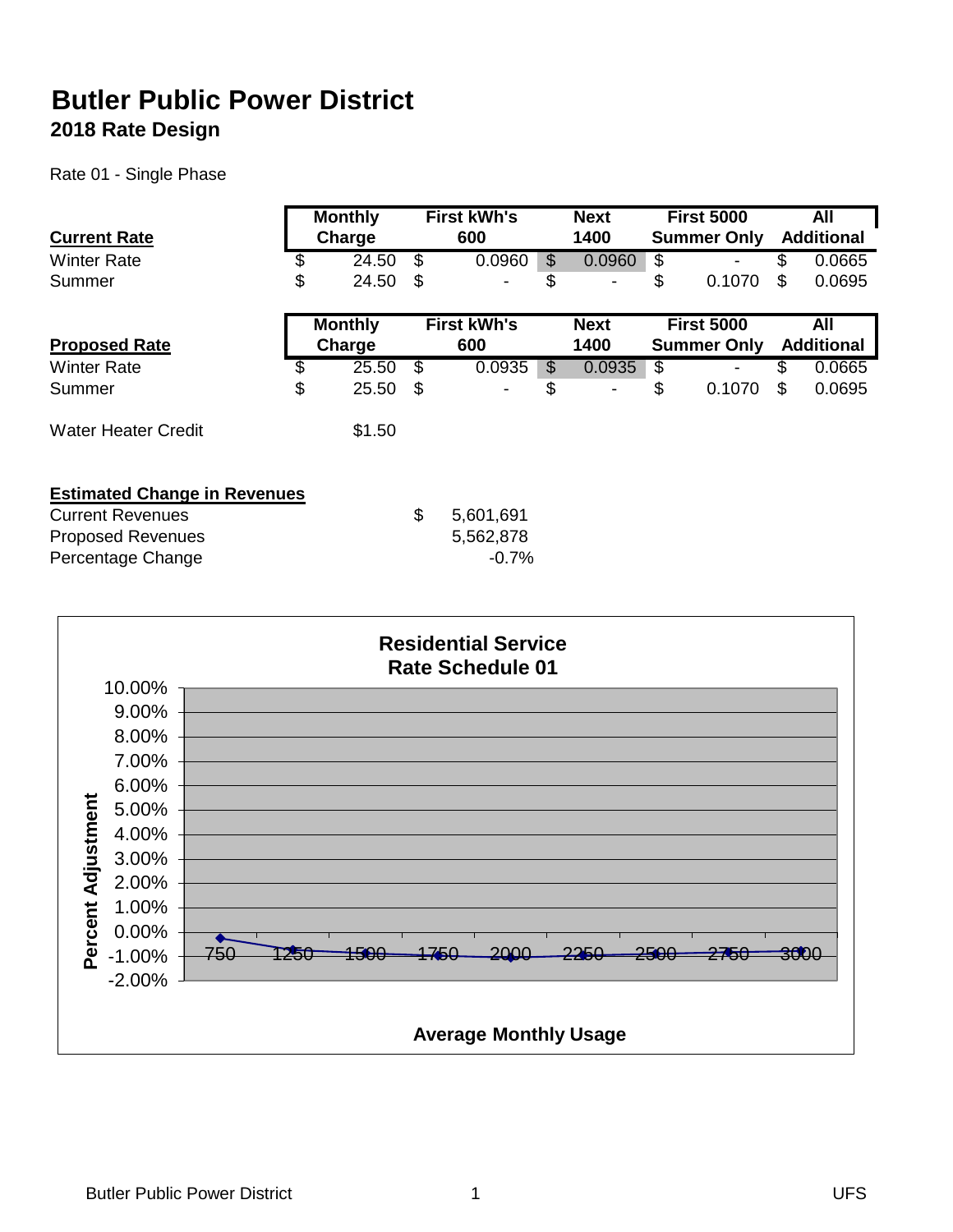Percentage Change **Districts** 20.32%

#### Rate 03 - Three Phase

| <b>Current Rate</b>                 | <b>Monthly</b><br>Charge |    | <b>First kWh's</b><br>1000 |    | <b>Next kWh's</b><br>1000 | Over<br>2000 |        | <b>First 5000</b><br><b>Summer Only</b> |                    | All<br><b>Additional</b> |                   |
|-------------------------------------|--------------------------|----|----------------------------|----|---------------------------|--------------|--------|-----------------------------------------|--------------------|--------------------------|-------------------|
| <b>Winter Rate</b>                  | \$<br>46.00              | \$ | 0.1070                     | \$ | 0.1070                    | \$           | 0.0665 | \$                                      |                    |                          |                   |
| Summer                              | \$<br>46.00              |    |                            |    |                           |              |        | \$                                      | 0.1125             | S                        | 0.0695            |
|                                     | <b>Monthly</b>           |    | <b>First kWh's</b>         |    | <b>Next kWh's</b>         |              | Over   |                                         | <b>First 5000</b>  |                          | All               |
| <b>Proposed Rate</b>                | Charge                   |    | 1000                       |    | 1000                      |              | 2000   |                                         | <b>Summer Only</b> |                          | <b>Additional</b> |
| <b>Winter Rate</b>                  | \$<br>47.25              | \$ | 0.1070                     | \$ | 0.1070                    | \$           | 0.0665 | \$                                      |                    |                          |                   |
| Summer                              | \$<br>47.25              |    |                            |    |                           |              |        | \$                                      | 0.1125             | \$                       | 0.0695            |
| Water Heater Credit                 | \$1.50                   |    |                            |    |                           |              |        |                                         |                    |                          |                   |
| <b>Estimated Change in Revenues</b> |                          |    |                            |    |                           |              |        |                                         |                    |                          |                   |
| <b>Current Revenues</b>             |                          | \$ | 380,606                    |    |                           |              |        |                                         |                    |                          |                   |
| <b>Proposed Revenues</b>            |                          |    | 381.807                    |    |                           |              |        |                                         |                    |                          |                   |

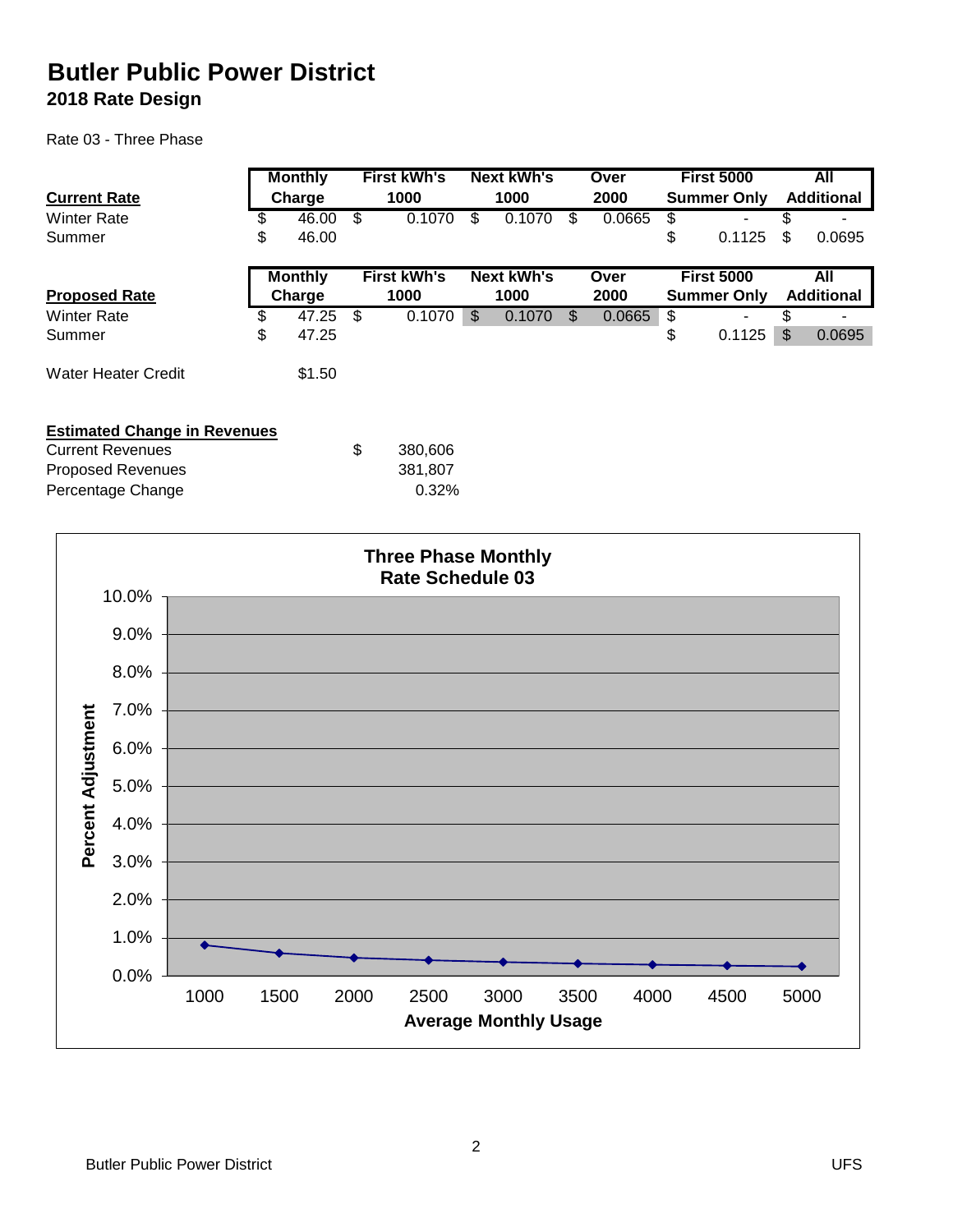Rate 09 - Grain Three Phase

| <b>Current Rate</b>                 |         |     |                          | <b>Monthly</b><br>Charge |                 | <b>First kWh's</b><br>1000                   |                 | <b>Next kWh's</b><br>1000 |                 | Over<br>2000 |       |       |
|-------------------------------------|---------|-----|--------------------------|--------------------------|-----------------|----------------------------------------------|-----------------|---------------------------|-----------------|--------------|-------|-------|
| Winter                              |         |     | \$                       | 46.00                    | $\overline{\$}$ | 0.1070                                       | $\overline{\$}$ | 0.1070                    | $\overline{\$}$ | 0.0665       |       |       |
| Summer                              |         |     | \$                       | 46.00                    | \$              | 0.1070                                       | $\mathfrak{S}$  | 0.1070                    | \$              | 0.0665       |       |       |
| <b>Proposed Rate</b>                |         |     |                          | <b>Monthly</b><br>Charge |                 | <b>First kWh's</b><br>1000                   |                 | <b>Next kWh's</b><br>1000 |                 | Over<br>2000 |       |       |
| Winter                              |         |     | $\overline{\mathcal{E}}$ | 47.25                    | $\overline{\$}$ | 0.1070                                       | $\overline{\$}$ | 0.1070                    | $\overline{\$}$ | 0.0665       |       |       |
| Summer                              |         |     | \$                       | 47.25                    | $\mathfrak{S}$  | 0.1070                                       | $\mathcal{S}$   | 0.1070                    | $\mathcal{L}$   | 0.0665       |       |       |
| <b>Estimated Change in Revenues</b> |         |     |                          |                          |                 |                                              |                 |                           |                 |              |       |       |
| <b>Current Revenues</b>             |         |     |                          |                          | \$              | 138,662                                      |                 |                           |                 |              |       |       |
| <b>Proposed Revenues</b>            |         |     |                          |                          |                 | 139,667                                      |                 |                           |                 |              |       |       |
| Percentage Change                   |         |     |                          |                          |                 | 0.7%                                         |                 |                           |                 |              |       |       |
|                                     |         |     |                          |                          |                 | <b>Three Phase Grain</b><br>Rate Schedule 09 |                 |                           |                 |              |       |       |
|                                     | 10.0%   |     |                          |                          |                 |                                              |                 |                           |                 |              |       |       |
|                                     | 9.0%    |     |                          |                          |                 |                                              |                 |                           |                 |              |       |       |
|                                     | 8.0%    |     |                          |                          |                 |                                              |                 |                           |                 |              |       |       |
|                                     | 7.0%    |     |                          |                          |                 |                                              |                 |                           |                 |              |       |       |
|                                     | 6.0%    |     |                          |                          |                 |                                              |                 |                           |                 |              |       |       |
|                                     |         |     |                          |                          |                 |                                              |                 |                           |                 |              |       |       |
|                                     | 5.0%    |     |                          |                          |                 |                                              |                 |                           |                 |              |       |       |
|                                     | 4.0%    |     |                          |                          |                 |                                              |                 |                           |                 |              |       |       |
| Percent Adjustment                  | 3.0%    |     |                          |                          |                 |                                              |                 |                           |                 |              |       |       |
|                                     | 2.0%    |     |                          |                          |                 |                                              |                 |                           |                 |              |       |       |
|                                     | 1.0%    |     |                          |                          |                 |                                              |                 |                           |                 |              |       |       |
|                                     |         |     |                          |                          |                 |                                              |                 |                           |                 |              |       |       |
|                                     | 0.0%    | 500 | 1,000                    | 1,500                    | 2,000           |                                              | 2,500           | 3,000                     |                 | 3,500        | 4,000 | 4,500 |
|                                     | $-1.0%$ |     |                          |                          |                 |                                              |                 |                           |                 |              |       |       |
|                                     | $-2.0%$ |     |                          |                          |                 |                                              |                 |                           |                 |              |       |       |
|                                     |         |     |                          |                          |                 | <b>Average Monthly Usage</b>                 |                 |                           |                 |              |       |       |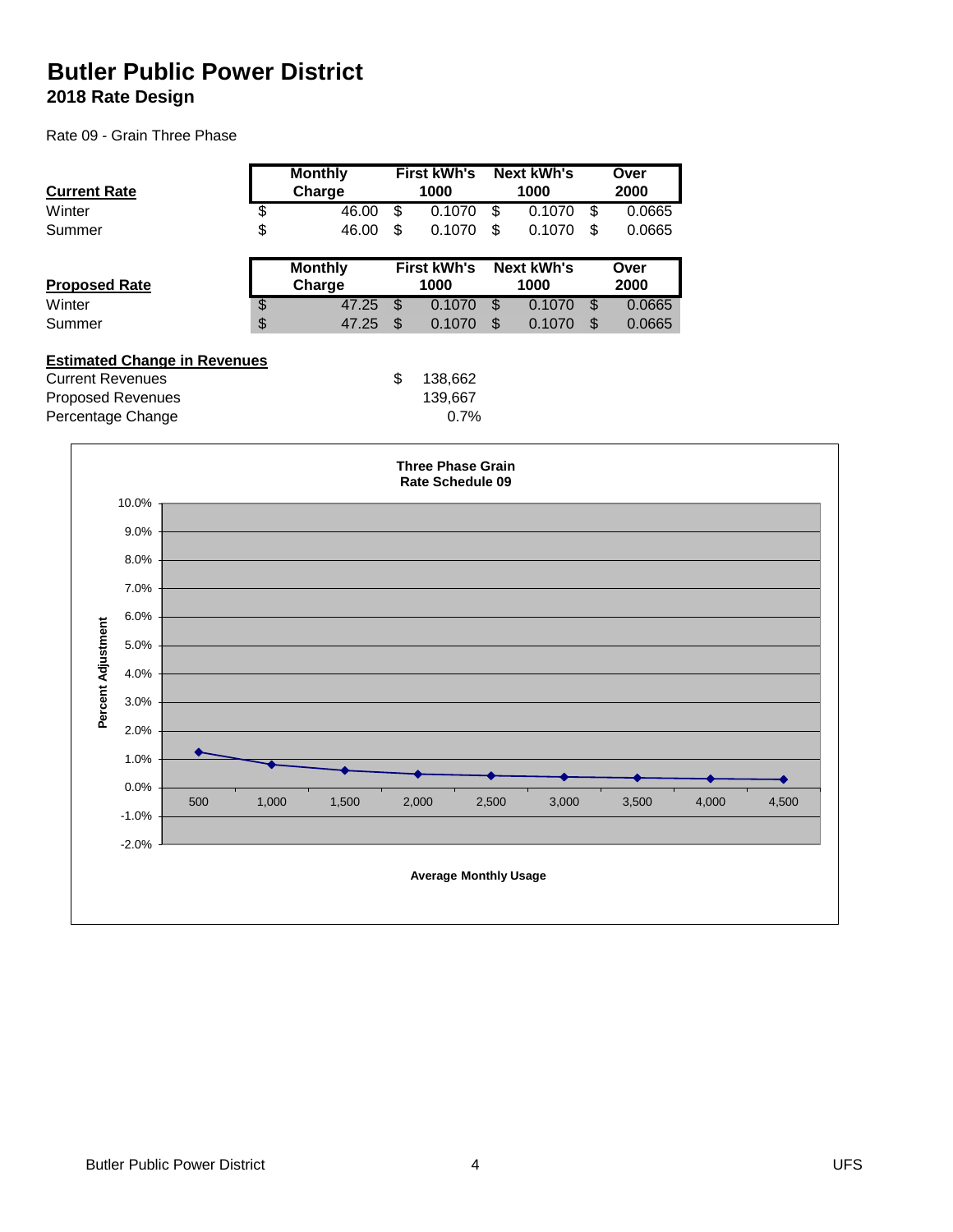Rate 08 - Grain Single Phase

|                                                                |                       | <b>First kWh's</b> | <b>Next kWh's</b> |               | Over   |
|----------------------------------------------------------------|-----------------------|--------------------|-------------------|---------------|--------|
| <b>Current Rate</b>                                            | <b>Monthly Charge</b> | 1000               | 1000              |               | 2000   |
| Winter                                                         | \$<br>24.50           | \$<br>0.0975       | \$<br>0.0975      | \$            | 0.0665 |
| Summer                                                         | 24.50                 | 0.0975             | 0.0975            |               | 0.0665 |
|                                                                |                       | <b>First kWh's</b> | Next kWh's        |               | Over   |
| <b>Proposed Rate</b>                                           | <b>Monthly Charge</b> | 1000               | 1000              |               | 2000   |
| Winter                                                         | \$<br>25.50           | \$<br>0.0983       | \$<br>0.0983      | $\mathcal{S}$ | 0.0665 |
| Summer                                                         | 25.50                 | 0.0983             | 0.0983            |               | 0.0665 |
| <b>Estimated Change in Revenues</b><br><b>Current Revenues</b> |                       |                    |                   |               |        |
|                                                                |                       | \$<br>194,399      |                   |               |        |
| <b>Proposed Revenues</b>                                       |                       | 198,142            |                   |               |        |
| Percentage Change                                              |                       | 1.9%               |                   |               |        |

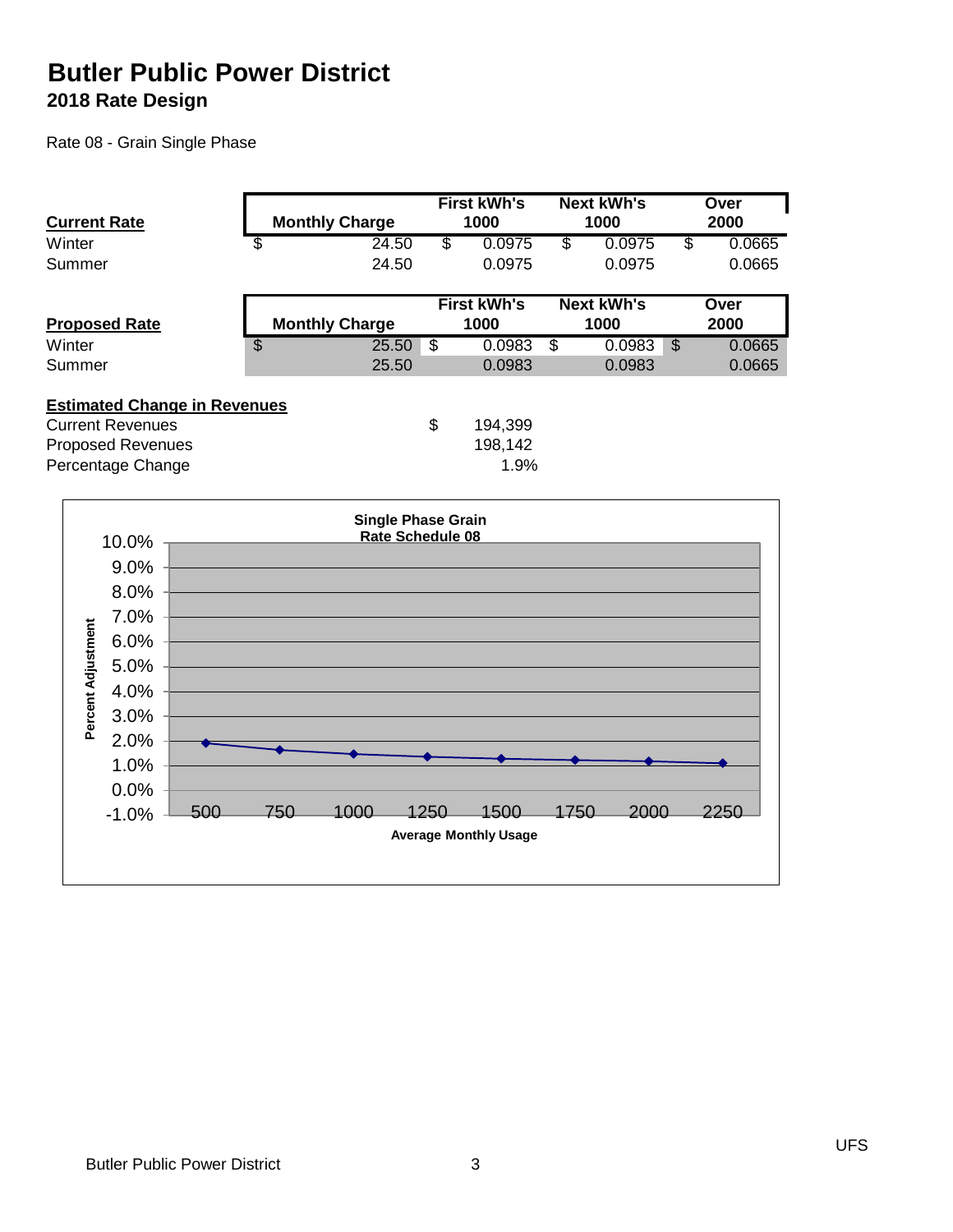Rate 05 - Three Phase with Irrigation

|                                     |                       | <b>First kWh's</b> |    | <b>Next kWh's</b> |               | Over   |
|-------------------------------------|-----------------------|--------------------|----|-------------------|---------------|--------|
| <b>Current Rate</b>                 | <b>Monthly Charge</b> | 1000               |    | 1000              |               | 2000   |
| <b>Winter Rate</b>                  | \$<br>46.00           | \$<br>0.1110       | S  | 0.1110            | \$            | 0.0700 |
| Summer                              | \$<br>46.00           | \$<br>0.1800       | S  | 0.1800            | S             | 0.1800 |
|                                     |                       | <b>First kWh's</b> |    | <b>Next kWh's</b> |               | Over   |
| <b>Proposed Rate</b>                | <b>Monthly Charge</b> | 1000               |    | 1000              |               | 2000   |
| <b>Winter Rate</b>                  | \$<br>47.25           | \$<br>0.1110       | \$ | 0.1110            | \$            | 0.0700 |
| Summer                              | \$<br>47.25           | \$<br>0.1850       | \$ | 0.1850            | $\mathcal{S}$ | 0.1850 |
| <b>Water Heater Credit</b>          | \$1.50                |                    |    |                   |               |        |
| <b>Estimated Change in Revenues</b> |                       |                    |    |                   |               |        |
| <b>Current Revenues</b>             |                       | \$<br>7,954        |    |                   |               |        |
| <b>Proposed Revenues</b>            |                       | 8,103              |    |                   |               |        |
| Percentage Change                   |                       | 1.9%               |    |                   |               |        |

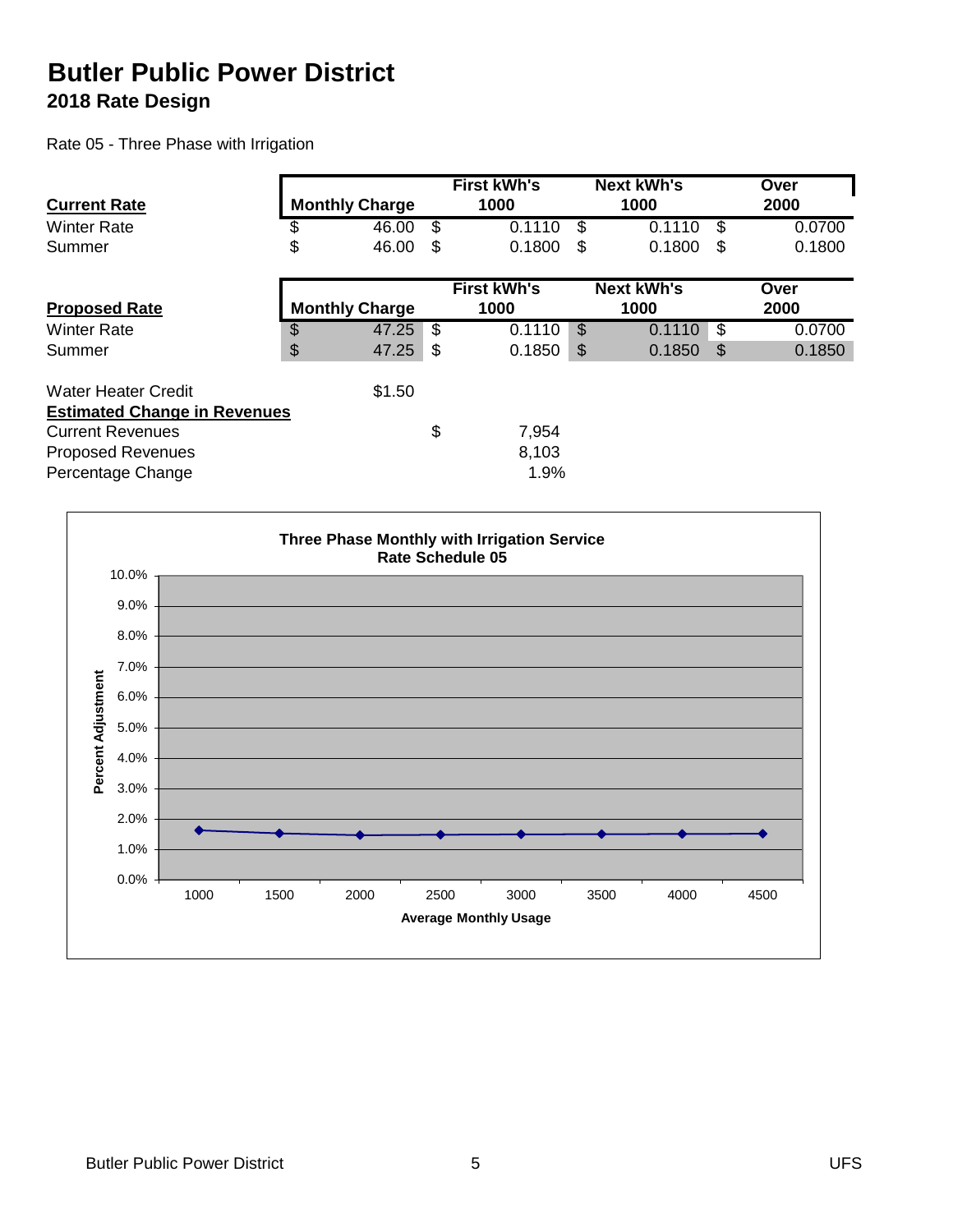Rate 42 - No Control

| <b>Current Rate</b>                                                                                             | <b>Customer</b><br>Charge |           |      | <b>Capacity Chg</b><br><b>Horsepower</b> | All<br><b>kWh</b>             | <b>All additional</b><br><b>kWh</b> |                              |  |
|-----------------------------------------------------------------------------------------------------------------|---------------------------|-----------|------|------------------------------------------|-------------------------------|-------------------------------------|------------------------------|--|
| <b>Annual Rate</b>                                                                                              | \$                        | 365.00 \$ |      | 55.50 \$                                 | 0.1000                        | - \$                                | 0.1000                       |  |
| <b>Proposed Rate</b>                                                                                            |                           |           |      | <b>Capacity Chg</b><br>Horsepower        | All<br><b>kWh</b>             |                                     | <b>All</b> additional<br>kWh |  |
| Annual Rate                                                                                                     | \$                        | 355.00    | - \$ | 55.00 \$                                 | 0.0980                        | $\mathfrak{S}$                      | 0.0980                       |  |
| <b>Estimated Change in Revenues</b><br><b>Current Revenues</b><br><b>Proposed Revenues</b><br>Percentage Change |                           |           |      |                                          | 345,306<br>340,202<br>$-1.5%$ |                                     |                              |  |

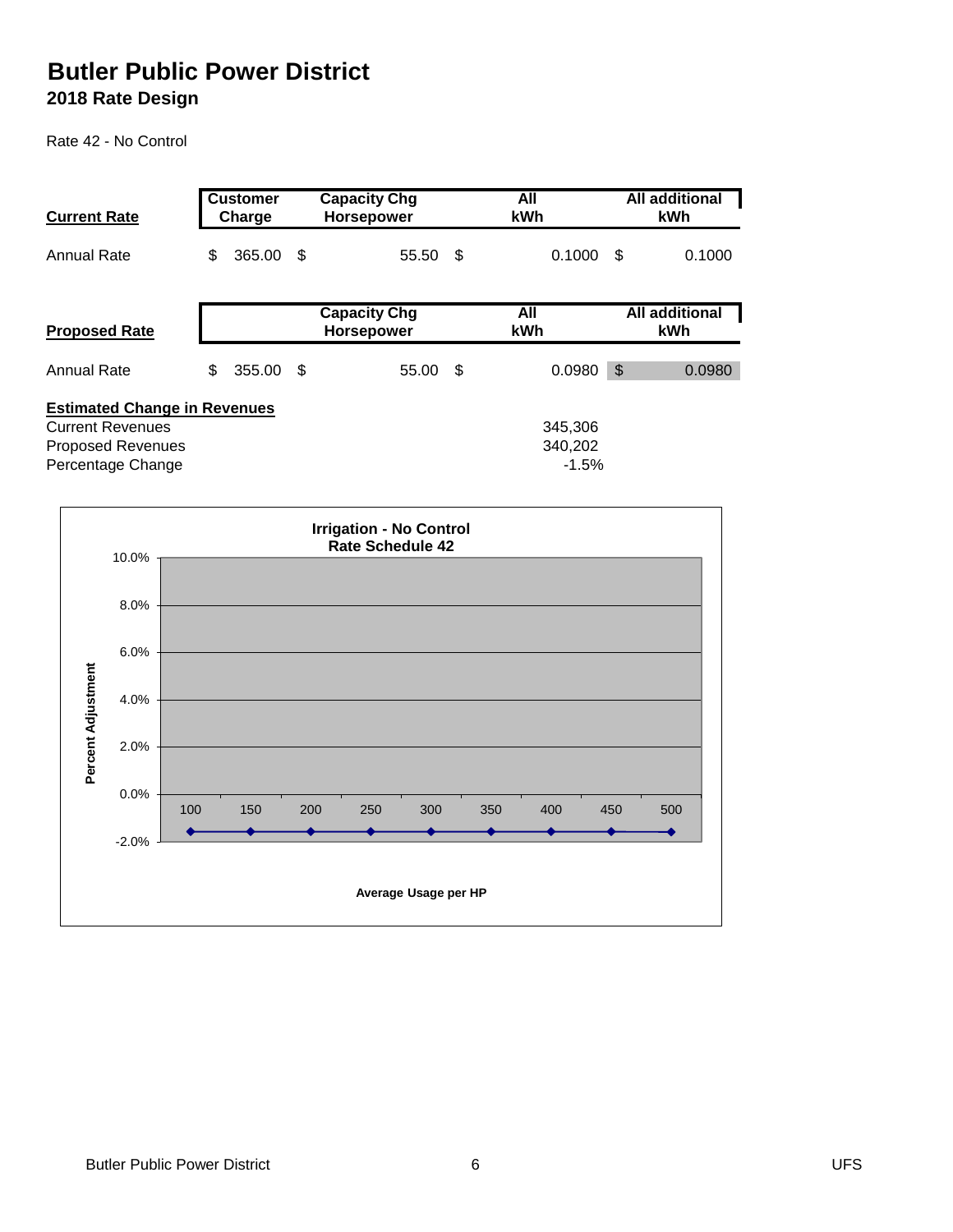Rate 43 - 1 Day Control

|                                     | <b>Customer</b> |                   |    | All         |      | <b>All additional</b> |
|-------------------------------------|-----------------|-------------------|----|-------------|------|-----------------------|
| <b>Current Rate</b>                 | Charge          | <b>Horsepower</b> |    | kWh         |      | kWh                   |
| <b>Annual Rate</b>                  | \$<br>365.00    | \$<br>54.00       | -S | 0.0775      | - \$ | 0.0775                |
|                                     | <b>Customer</b> |                   |    | All         |      | <b>All additional</b> |
| <b>Proposed Rate</b>                | Charge          | <b>Horsepower</b> |    | kWh         |      | kWh                   |
|                                     |                 |                   |    |             |      |                       |
| <b>Annual Rate</b>                  | \$<br>355.00    | \$<br>53.50       | \$ | $0.0765$ \$ |      | 0.0765                |
| <b>Estimated Change in Revenues</b> |                 |                   |    |             |      |                       |
| <b>Current Revenues</b>             |                 |                   |    | 260,598     |      |                       |
| <b>Proposed Revenues</b>            |                 |                   |    | 257,390     |      |                       |
| Percentage Change                   |                 |                   |    | $-1.2%$     |      |                       |

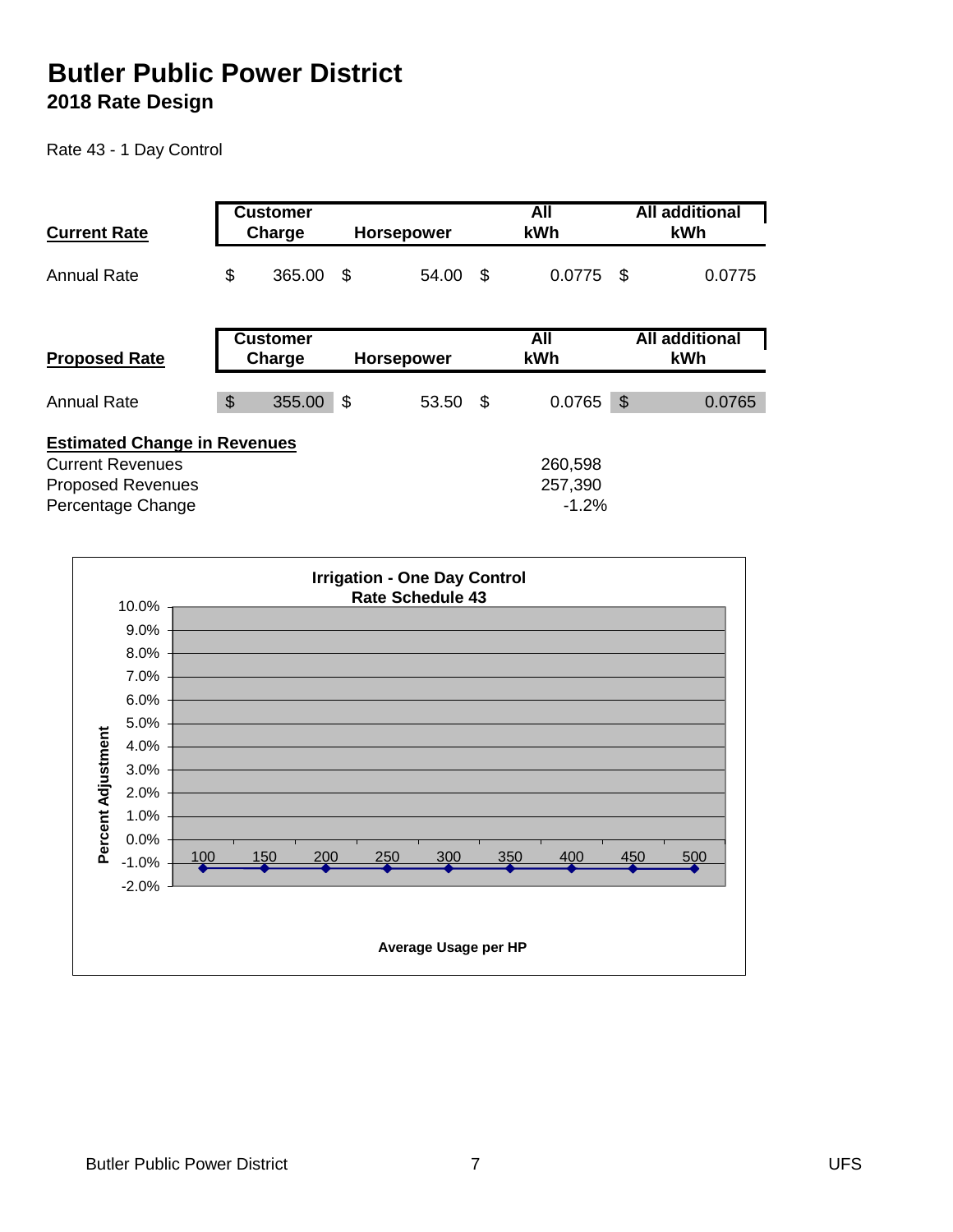Rate 44 - 2 Day Control

| <b>Current Rate</b>                                                                                             |               | <b>Customer</b><br>Charge | <b>Horsepower</b> | All<br>kWh                    |      | <b>All additional</b><br><b>kWh</b> |
|-----------------------------------------------------------------------------------------------------------------|---------------|---------------------------|-------------------|-------------------------------|------|-------------------------------------|
| <b>Annual Rate</b>                                                                                              |               | 365.00 \$                 | 47.50 \$          | 0.0760                        | - \$ | 0.0760                              |
| <b>Proposed Rate</b>                                                                                            |               | <b>Customer</b><br>Charge | <b>Horsepower</b> | All<br>kWh                    |      | <b>All additional</b><br><b>kWh</b> |
| <b>Annual Rate</b>                                                                                              | $\frac{1}{2}$ | 355.00 \$                 | 47.00 \$          | $0.0755$ \$                   |      | 0.0755                              |
| <b>Estimated Change in Revenues</b><br><b>Current Revenues</b><br><b>Proposed Revenues</b><br>Percentage Change |               |                           |                   | 461,393<br>456,254<br>$-1.1%$ |      |                                     |

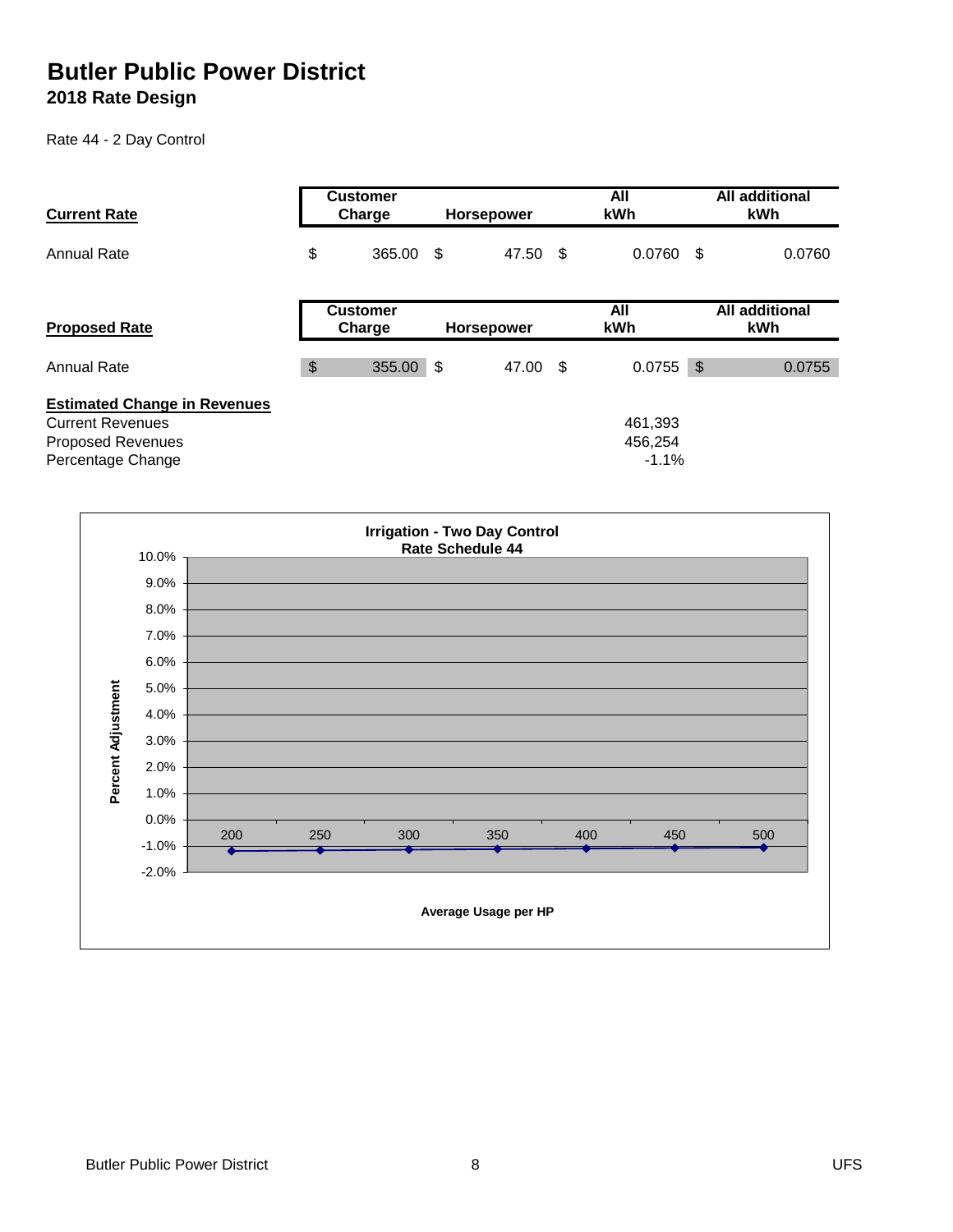Rate 45 - Daily Control

| <b>Current Rate</b>                 | <b>Customer</b><br>Charge | <b>Horsepower</b> |      | All<br><b>kWh</b> | <b>All additional</b><br>kWh |                              |  |
|-------------------------------------|---------------------------|-------------------|------|-------------------|------------------------------|------------------------------|--|
| <b>Annual Rate</b>                  | \$<br>365.00              | \$<br>20.00       | - \$ | 0.0750            | \$                           | 0.0750                       |  |
| <b>Proposed Rate</b>                | <b>Customer</b><br>Charge | <b>Horsepower</b> |      | All<br>kWh        |                              | <b>All additional</b><br>kWh |  |
|                                     |                           |                   |      |                   |                              |                              |  |
| <b>Annual Rate</b>                  | \$<br>355.00              | \$<br>20.50       | -\$  | 0.0750            | $\mathcal{S}$                | 0.0750                       |  |
| <b>Estimated Change in Revenues</b> |                           |                   |      |                   |                              |                              |  |
| <b>Current Revenues</b>             |                           |                   |      | 1,184,726         |                              |                              |  |
| <b>Proposed Revenues</b>            |                           |                   |      | 1,193,818         |                              |                              |  |
| Percentage Change                   |                           |                   |      | 0.8%              |                              |                              |  |

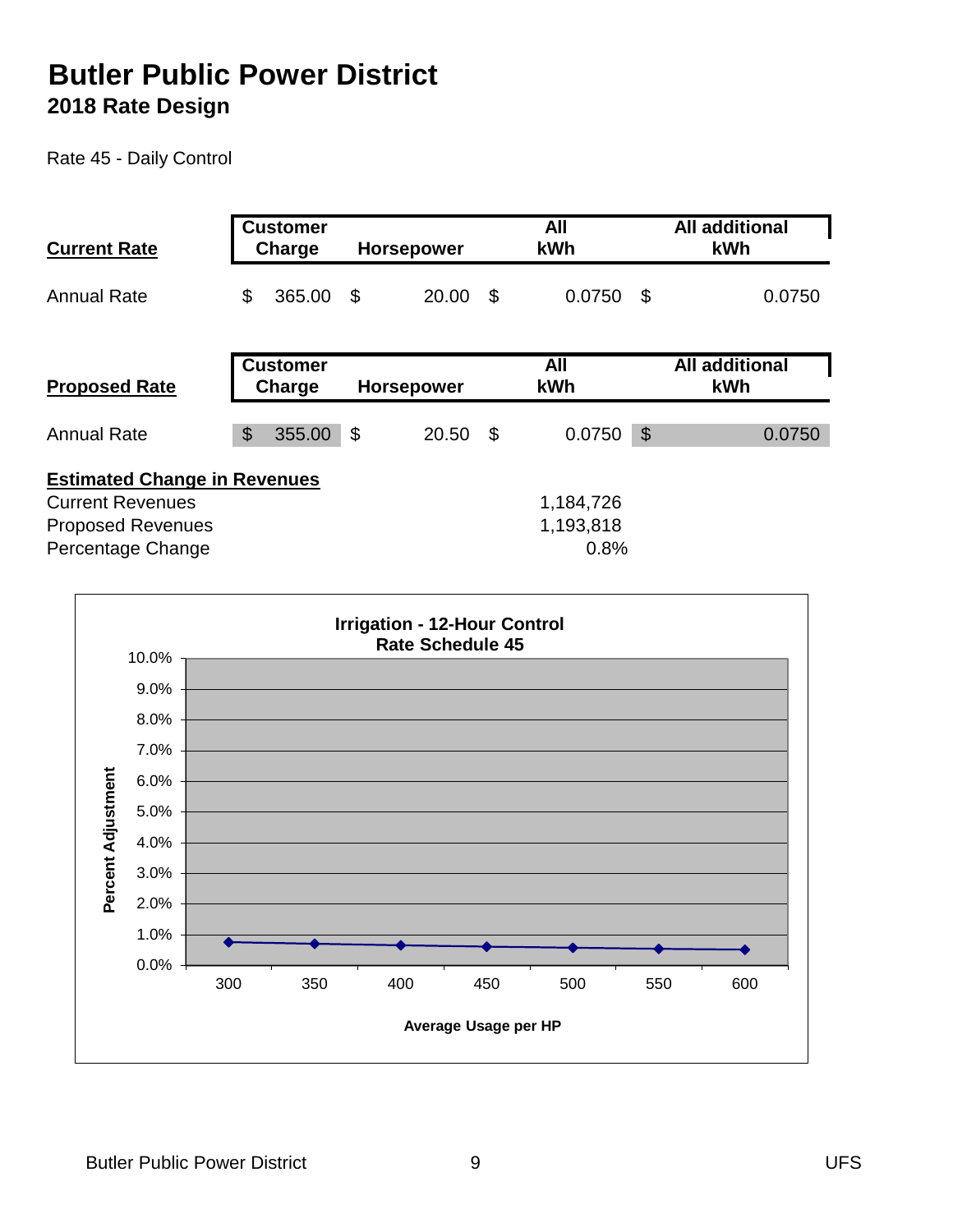Rate 46 - 3 Day Control

| <b>Current Rate</b>                                                                                             |                           | <b>Customer</b><br>Charge        |     | Horsepower                                                       |            | <b>AII KWH</b>                | <b>All additional</b><br>kWh |                              |  |
|-----------------------------------------------------------------------------------------------------------------|---------------------------|----------------------------------|-----|------------------------------------------------------------------|------------|-------------------------------|------------------------------|------------------------------|--|
| <b>Annual Rate</b>                                                                                              | $\boldsymbol{\mathsf{S}}$ | 365.00                           | \$  | 25.50 \$                                                         |            | 0.0750                        | $\mathfrak{F}$               | 0.0750                       |  |
| <b>Proposed Rate</b>                                                                                            |                           | <b>Customer</b><br><b>Charge</b> |     | <b>Horsepower</b>                                                |            | <b>All</b><br>kWh             |                              | <b>All additional</b><br>kWh |  |
| <b>Annual Rate</b>                                                                                              | $\mathcal{L}$             | 355.00                           | -\$ | 25.25                                                            | $\sqrt{3}$ | 0.0745                        | $\mathfrak{S}$               | 0.0745                       |  |
| <b>Estimated Change in Revenues</b><br><b>Current Revenues</b><br><b>Proposed Revenues</b><br>Percentage Change |                           |                                  |     | <b>Irrigation - Three Day Control</b><br><b>Rate Schedule 46</b> |            | 553,355<br>547,401<br>$-1.1%$ |                              |                              |  |
| 14.0%                                                                                                           |                           |                                  |     |                                                                  |            |                               |                              |                              |  |
| 12.0%                                                                                                           |                           |                                  |     |                                                                  |            |                               |                              |                              |  |
| 10.0%                                                                                                           |                           |                                  |     |                                                                  |            |                               |                              |                              |  |
| 8.0%                                                                                                            |                           |                                  |     |                                                                  |            |                               |                              |                              |  |
| 6.0%                                                                                                            |                           |                                  |     |                                                                  |            |                               |                              |                              |  |
| 4.0%                                                                                                            |                           |                                  |     |                                                                  |            |                               |                              |                              |  |
| Percent Adjustment<br>2.0%                                                                                      |                           |                                  |     |                                                                  |            |                               |                              |                              |  |

-2.0% 0.0%

300 350 400 450 500 550 600 650 700

**Average Usage per HP**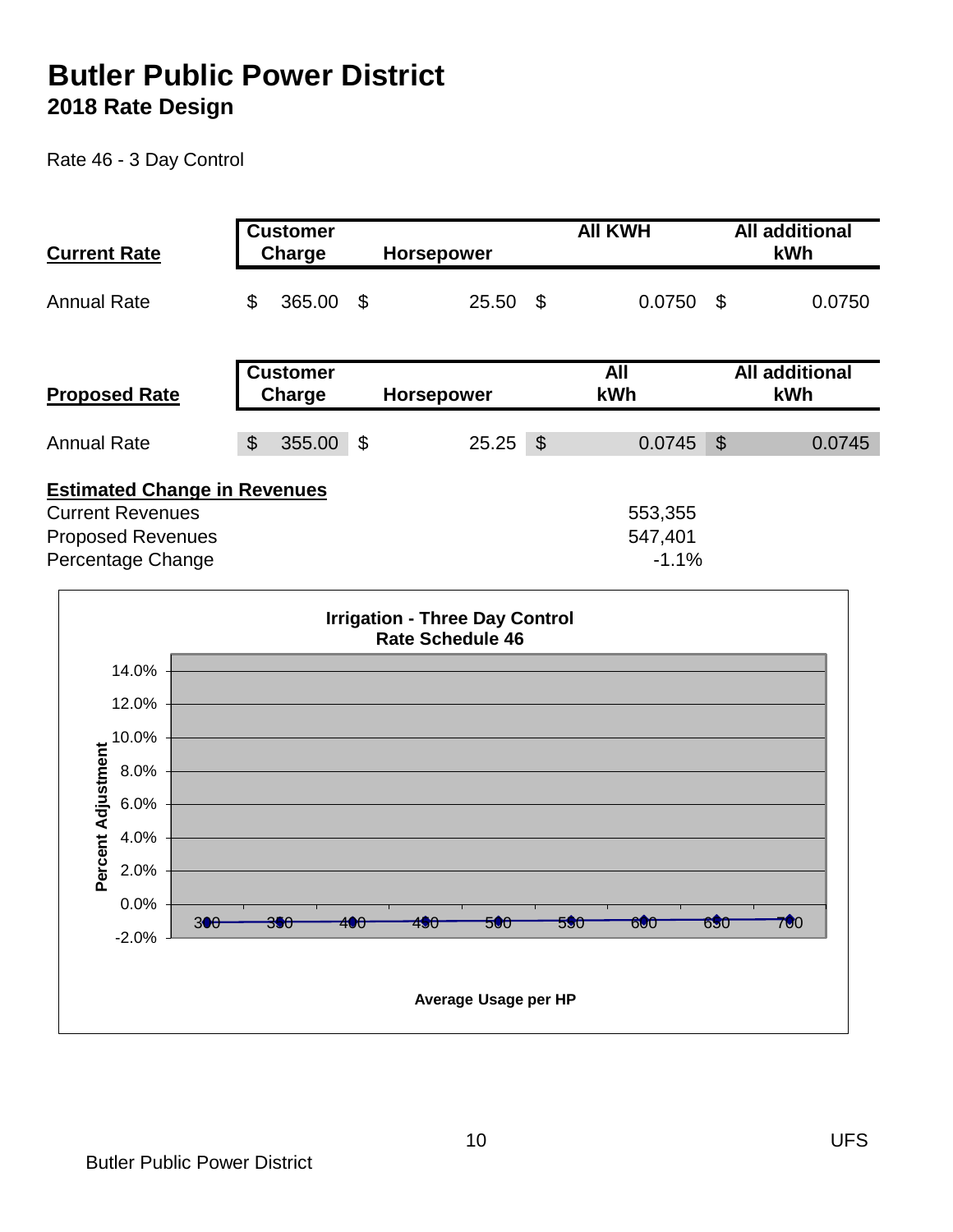Rate 40 & 41 Wheels Only

| <b>Current Rate</b>                                                                                             |          | <b>Customer</b><br>Charge | <b>Horsepower</b> | <b>AII KWH</b> |                               |               | <b>All additional</b><br>kWh |  |  |
|-----------------------------------------------------------------------------------------------------------------|----------|---------------------------|-------------------|----------------|-------------------------------|---------------|------------------------------|--|--|
| <b>Three Phase</b><br>Single Phase                                                                              | \$<br>\$ | 360.00<br>210.00          | \$<br>51.00       | -\$            | 0.1000                        | \$            | 0.1000                       |  |  |
| <b>Proposed Rate</b>                                                                                            |          | <b>Customer</b><br>Charge | Horsepower        |                | <b>All</b><br>kWh             |               |                              |  |  |
| <b>Three Phase</b><br>Single Phase                                                                              | \$<br>\$ | 360.00<br>210.00          | \$<br>50.50       | $\sqrt{3}$     | 0.0980                        | $\mathcal{L}$ | 0.0980                       |  |  |
| <b>Estimated Change in Revenues</b><br><b>Current Revenues</b><br><b>Proposed Revenues</b><br>Percentage Change |          |                           |                   |                | 149,099<br>148,003<br>$-0.7%$ |               |                              |  |  |

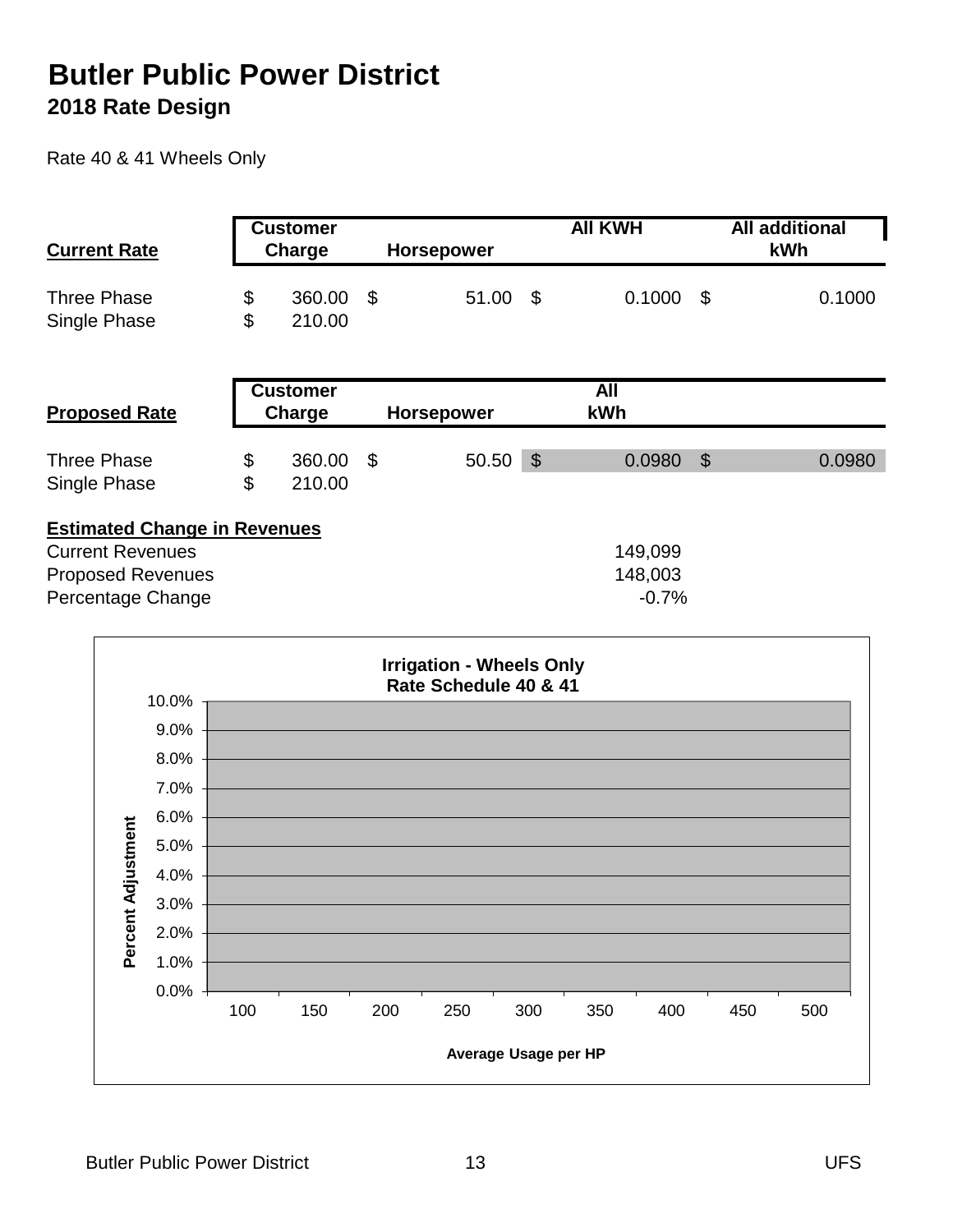Rate 47 & 48 Reuse Pump

| <b>Current Rate</b>                                 | <b>Monthly</b><br>Charge |                            | <b>Annual Charge</b> |     | <b>All kWh's</b> |
|-----------------------------------------------------|--------------------------|----------------------------|----------------------|-----|------------------|
| Annual Rate - Single Phase (47)                     | \$<br>21.00              | \$                         | 252.00               | \$  | 0.1750           |
| Annual Rate - Three Phase (48)                      | \$<br>34.75              | -\$                        | 417.00               | \$  | 0.1750           |
|                                                     | <b>Monthly</b>           |                            |                      |     |                  |
| <b>Proposed Rate</b>                                | Charge                   |                            | <b>Annual Charge</b> |     | <b>All kWh's</b> |
|                                                     |                          |                            |                      |     |                  |
| Annual Rate - Single Phase (47)                     | \$<br>21.25              | $\boldsymbol{\mathcal{S}}$ | 255.00               | \$  | 0.1750           |
| Annual Rate - Three Phase (48)                      | \$<br>35.00              | $\boldsymbol{\mathsf{\$}}$ | 420.00               | \$. | 0.1750           |
| Balance increase between the single and three phase |                          |                            |                      |     |                  |
| <b>Estimated Change in Revenues</b>                 |                          |                            |                      |     |                  |
| <b>Current Revenues</b>                             |                          | \$                         | 6,791                |     |                  |
| <b>Proposed Revenues</b>                            |                          |                            | 6,833                |     |                  |
| Percentage Change                                   |                          |                            | 0.6%                 |     |                  |

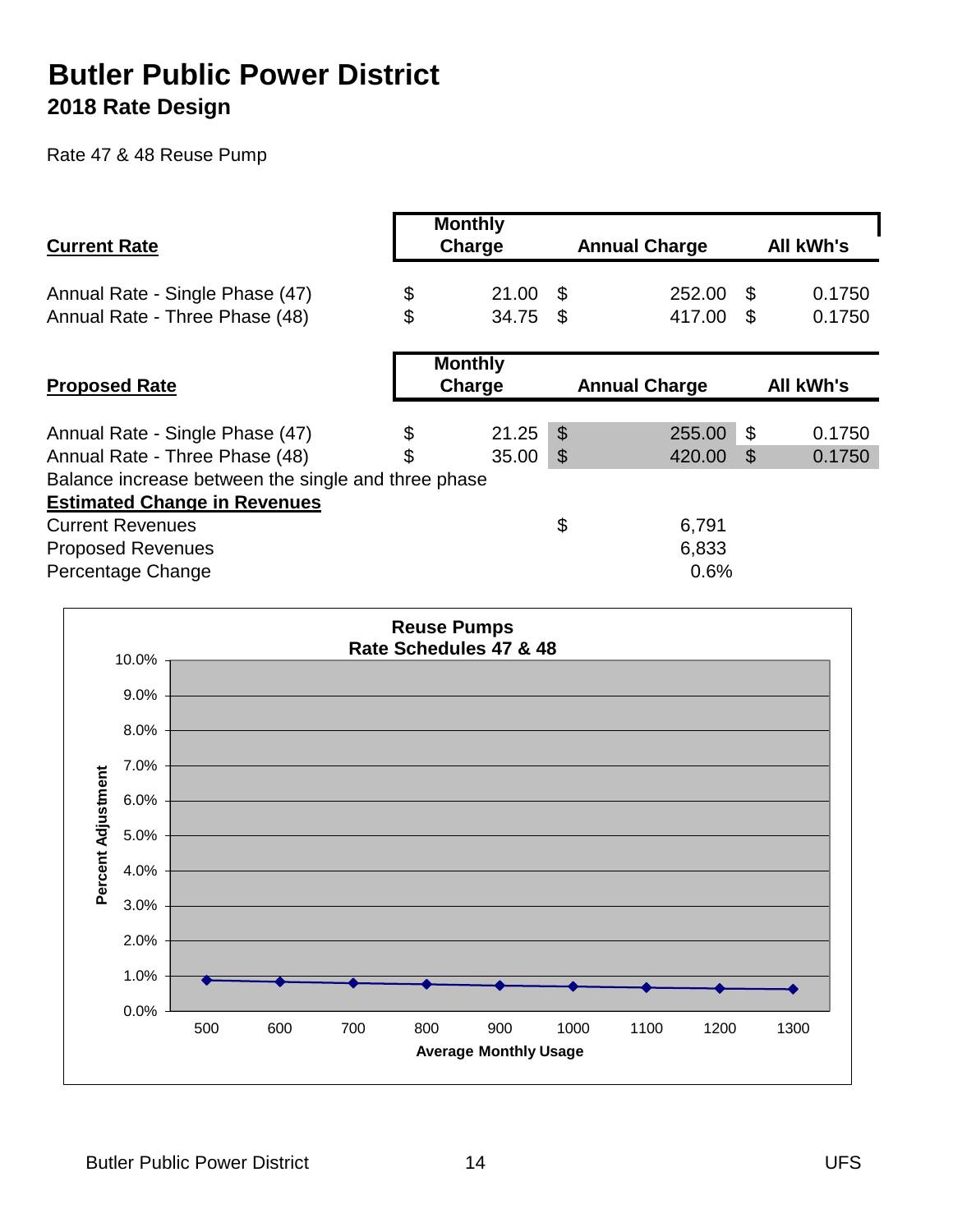Rate 06 - Com/Ind Single/Three Phase

| <b>Current Rate</b> | <b>Monthly</b><br><b>Charge</b> |          | <b>Demand</b><br><b>Charge</b> |       |  | kWh Charge  | Off Peak Demand |      |  |
|---------------------|---------------------------------|----------|--------------------------------|-------|--|-------------|-----------------|------|--|
| <b>Winter Rate</b>  |                                 | 75.00 \$ |                                | 7.00  |  | $0.0515$ \$ |                 | 6.00 |  |
| Summer              | \$                              | 75.00 \$ |                                | 12.00 |  | $0.0515$ \$ |                 | 6.00 |  |

|                                     | <b>Monthly</b> |      | <b>Demand</b> |                 |      |                        |
|-------------------------------------|----------------|------|---------------|-----------------|------|------------------------|
| <b>Proposed Rate</b>                | Charge         |      | Charge        | kWh Charge      |      | <b>Off Peak Demand</b> |
| <b>Winter Rate</b>                  | \$<br>85.00    | \$   | 7.00          | \$<br>0.0515    | \$   | 6.00                   |
| <b>Summer Rate</b>                  | \$<br>85.00    | - \$ | 12.00         | \$<br>0.0515    | - \$ | 6.00                   |
| <b>Estimated Change in Revenues</b> |                |      |               |                 |      |                        |
| <b>Current Revenues</b>             |                |      |               | \$<br>1,047,887 |      |                        |
| <b>Proposed Revenues</b>            |                |      |               | 1,050,767       |      |                        |
| Percentage Change                   |                |      |               | 0.3%            |      |                        |

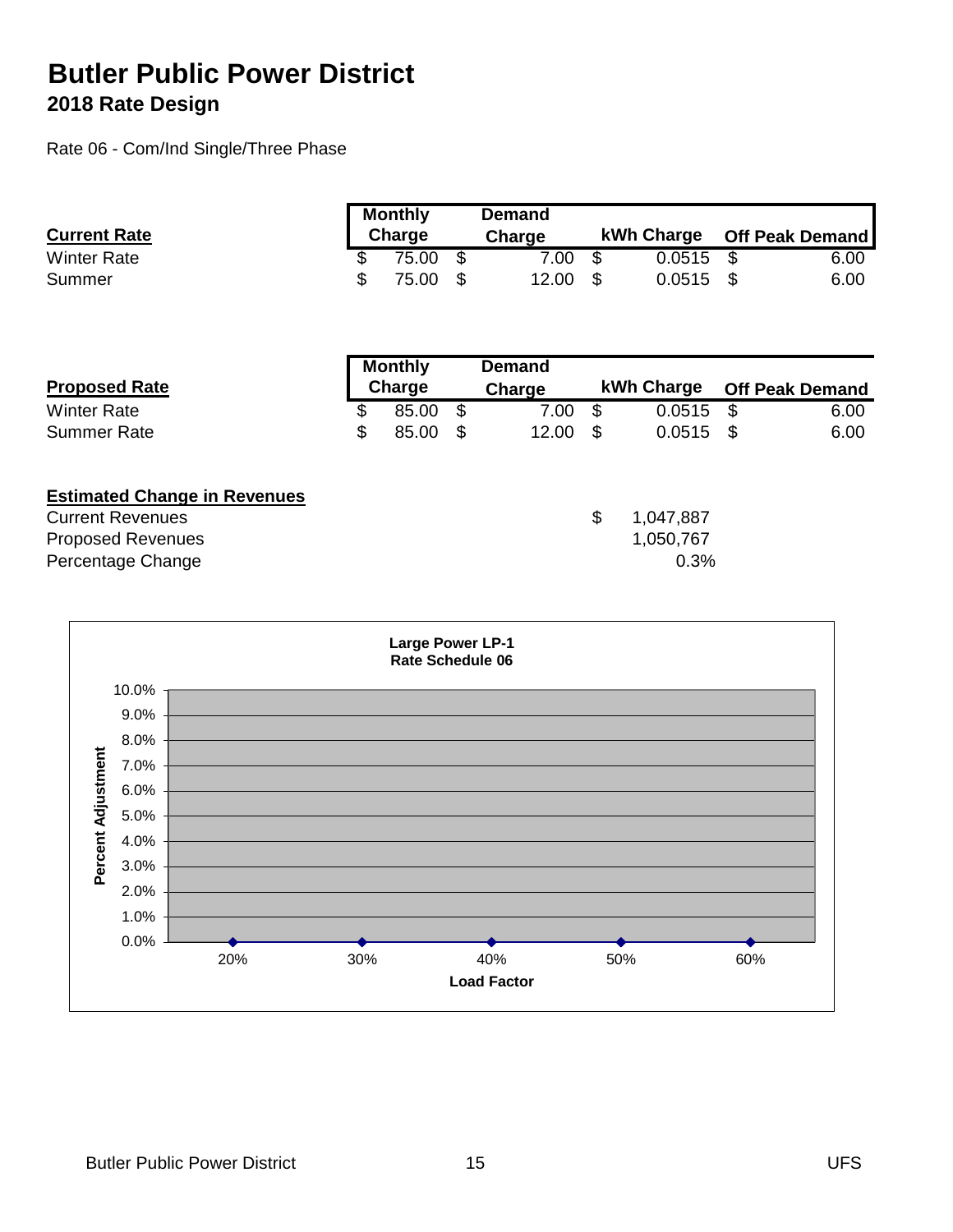Rate 02 - Village Single Phase

|                      |                     |       |     |                    |              |     | <b>First</b>       |    |                   |
|----------------------|---------------------|-------|-----|--------------------|--------------|-----|--------------------|----|-------------------|
|                      |                     |       |     | <b>First kWh's</b> | <b>Next</b>  |     | 5000               |    | All               |
| <b>Current Rate</b>  | <b>Monthly Rate</b> |       |     | 1000               | 1000         |     | <b>Summer Only</b> |    | <b>Additional</b> |
| <b>Winter Rate</b>   |                     | 21.25 | S   | 0.0810             | \$<br>0.0810 | \$  | ٠                  |    | 0.0665            |
| Summer               | \$                  | 21.25 | \$  | ۰                  | \$<br>۰      | \$  | 0.1010             | S  | 0.0665            |
| Water Heater Credit  |                     | 1.50  |     |                    |              |     |                    |    |                   |
|                      |                     |       |     |                    |              |     | <b>First</b>       |    |                   |
|                      |                     |       |     |                    |              |     |                    |    |                   |
|                      |                     |       |     | <b>First kWh's</b> | <b>Next</b>  |     | 5000               |    | All               |
| <b>Proposed Rate</b> | <b>Monthly Rate</b> |       |     | 1000               | 1000         |     | <b>Summer Only</b> |    | <b>Additional</b> |
| <b>Winter Rate</b>   |                     | 21.75 | S   | 0.0814             | \$<br>0.0814 | \$. | ۰                  | \$ | 0.0665            |
| Summer               | \$                  | 21.75 | \$. | -                  | \$<br>۰      | \$  | 0.1051             | \$ | 0.0665            |

#### **Estimated Change in Revenues**

| <b>Current Revenues</b>  | \$1,972,908 |
|--------------------------|-------------|
| <b>Proposed Revenues</b> | 2.010.491   |
| Percentage Change        | 1.9%        |

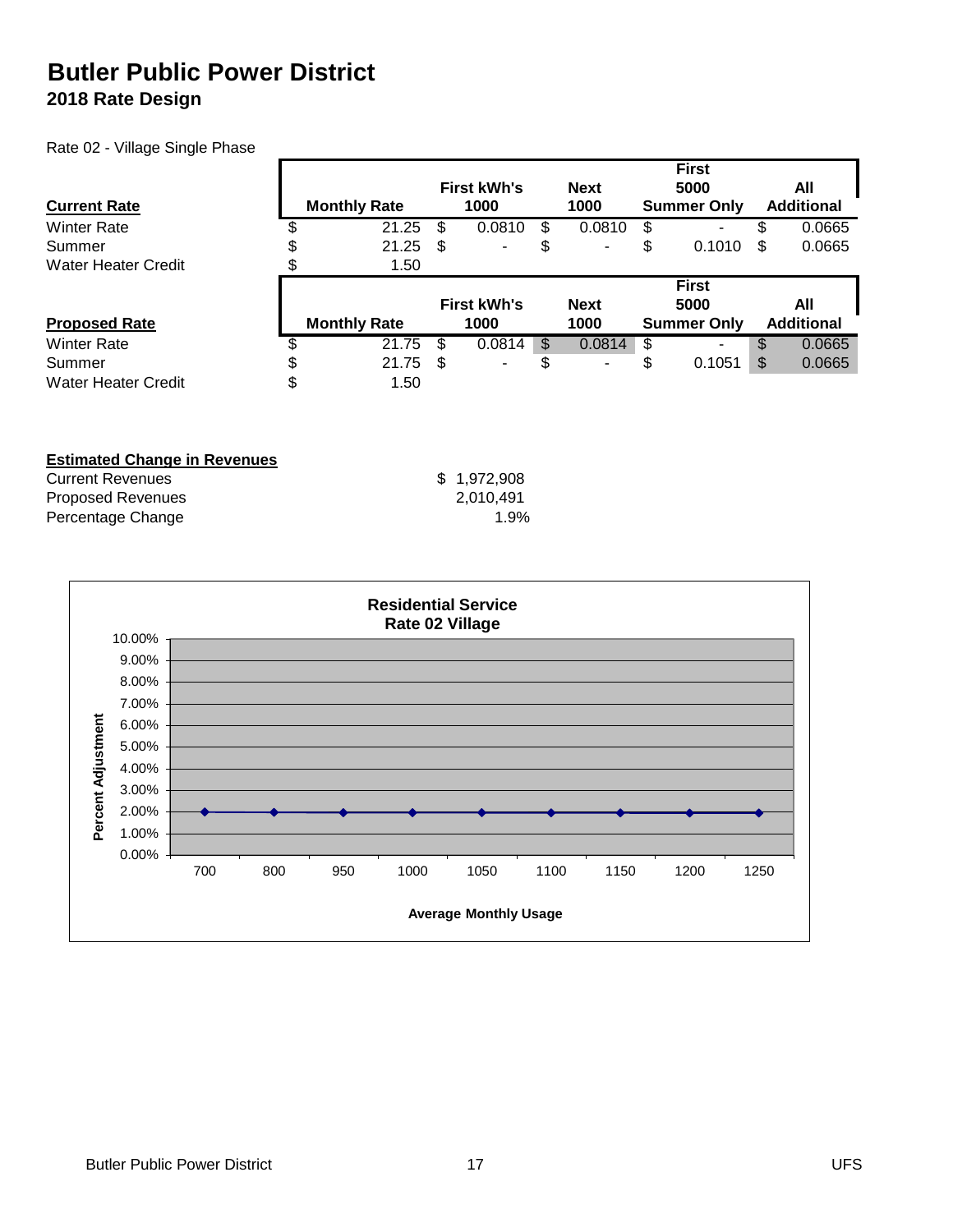Rate 04 - Village Three Phase

|                      |                     |                    |              | <b>First</b>       |    |                   |
|----------------------|---------------------|--------------------|--------------|--------------------|----|-------------------|
|                      |                     | <b>First kWh's</b> | <b>Next</b>  | 5000               |    | All               |
| <b>Current Rate</b>  | <b>Monthly Rate</b> | 1000               | 1000         | <b>Summer Only</b> |    | <b>Additional</b> |
| <b>Winter Rate</b>   | \$<br>44.00         | \$<br>0.0910       | \$<br>0.0910 | \$<br>۰.           | D  | 0.0630            |
| Summer               | \$<br>44.00         | \$<br>۰            | \$           | \$<br>0.1030       | \$ | 0.0785            |
|                      |                     |                    |              | <b>First</b>       |    |                   |
|                      |                     |                    |              |                    |    |                   |
|                      |                     | <b>First kWh's</b> | <b>Next</b>  | 5000               |    | All               |
| <b>Proposed Rate</b> | <b>Monthly Rate</b> | 1000               | 1000         | <b>Summer Only</b> |    | <b>Additional</b> |
| <b>Winter Rate</b>   | \$<br>45.00         | \$<br>0.0930       | \$<br>0.0930 | \$                 | S  | 0.0630            |

|  | <b>Estimated Change in Revenues</b> |  |
|--|-------------------------------------|--|
|  |                                     |  |

| <b>Current Revenues</b>  | 296.227 |
|--------------------------|---------|
| <b>Proposed Revenues</b> | 301.746 |
| Percentage Change        | 1.9%    |